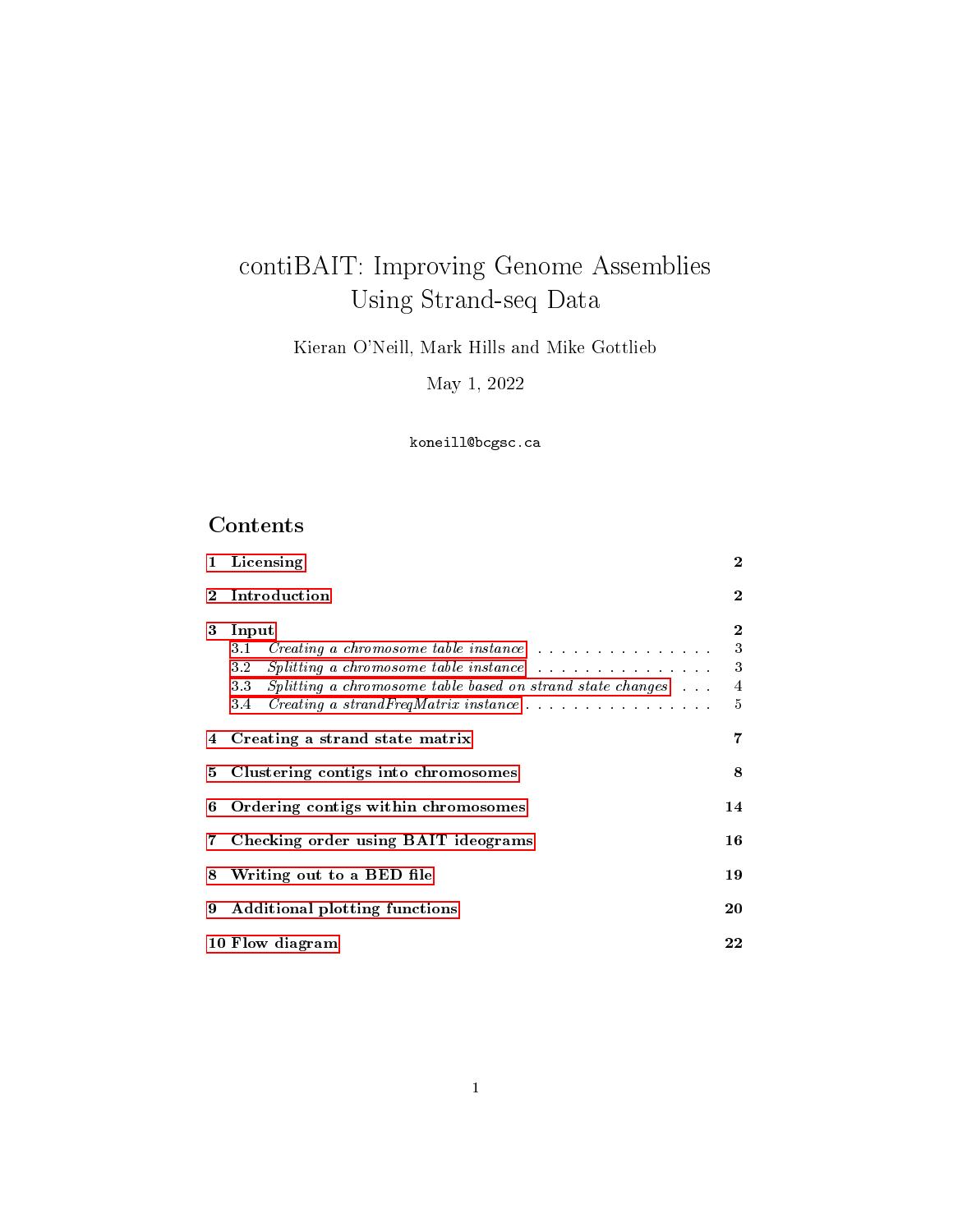## <span id="page-1-0"></span>1 Licensing

Under the Two-Clause BSD License, you are free to use and redistribute this software.

## <span id="page-1-1"></span>2 Introduction

Strand-seq is a method for determining template strand inheritance in single cells. When strand-seq data are collected for many cells from the same organism, spatially close genomic regions show similar patterns of template strand inheritance. ContiBAIT allows users to leverage this property to carry out three tasks to improve draft genomes. Firstly, in assemblies made up entirely of contigs or scaffolds not yet assigned to chromosomes, these contigs can be clustered into chromosomes. Secondly, in assemblies wherein scaffolds have been assigned to chromosomes, but not yet placed on those chromosomes, those scaffolds can be placed in order relative to each other. Thirdly, for assemblies at the chromosome stage, where scaffolds are ordered and separated by many unbridged sequence gaps, the orientation of these sequence gaps can be found.

All three of these tasks can be run in parallel, taking contig-stage assemblies and ordering all fragments first to chromosomes, then within chromosomes while simultaneously determining the relative orientation of each fragment. This vignette will outline some specific functions of contiBAIT, and is comparible to the contiBAIT() master function included in this package that will perform the same sequence of function calls outlined below.

### <span id="page-1-2"></span>3 Input

ContiBAIT requires input in BAM format. Multiple BAM files are required for analysis, so ContiBAIT specifically calls for users to identify a BAM directory in which to analyse. Sorted BAM files will speed up analysis.

```
> # Read in BAM files. Path denotes location of the BAM files.
> # Returns a vector of file locations
>
> library(contiBAIT)
> bamFileList <- list.files(
+ path=file.path(system.file(package='contiBAIT'), 'extdata'),
+ pattern=".bam$",
+ full.names=TRUE)
```
The example data provided by contiBAIT is from a human blood sample and has been aligned to GRCh38/hg38. Since this assembly is already complete, we must first split this genome into chunks to simulate a contig-stage assembly. To do this we need to extract information on the assembly the bam file is aligned to by creating a chromosome table instance, then splitting this table.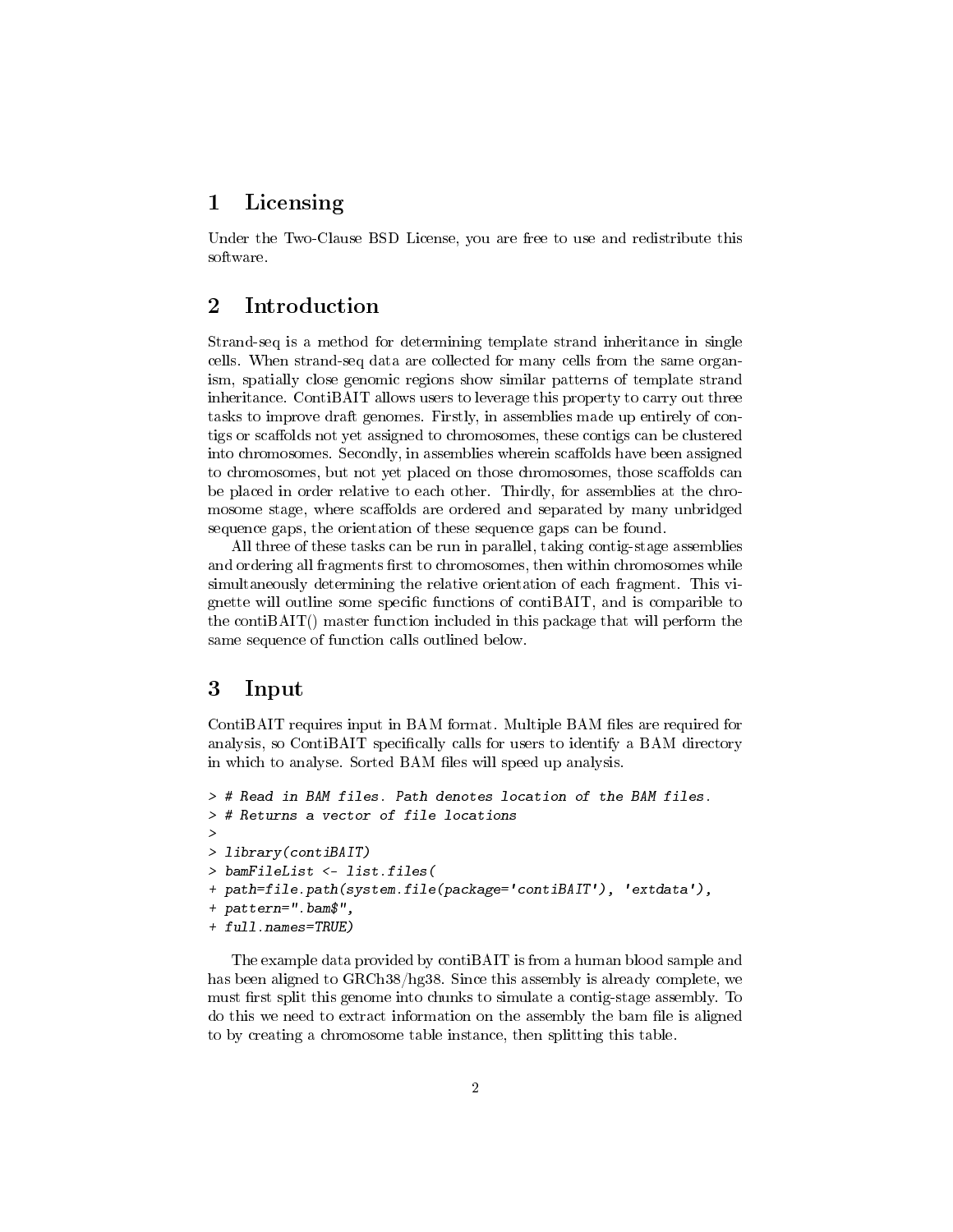#### <span id="page-2-0"></span>3.1 Creating a chromosome table instance

The example data provided with the contiBAIT package is derived from GRCh38/hg38 data (only aligned to all autosomes and allosomes; no alternative locations or contigs were included). To subset these data, and for further downstream analysis, a GRanges chromosome table instance can be made, representing the contig name and length. This is generated with makeChrTable, where the resulting object is similar to the header portion of a BAM file. Note a meta column with a name formed of the contig and start and end locations is generated for downstream workflows.

```
> # build chr table from BAM file in bamFileList
>
> exampleChrTable <- makeChrTable(bamFileList[1])
> exampleChrTable
ChrTable object with 24 ranges and 1 metadata column:
      seqnames ranges strand | name
        <Rle> <IRanges> <Rle> | <character>
  [1] chr1 1-249250621 * | chr1:1-249250621
  [2] chr2 1-243199373 * | chr2:1-243199373
  [3] chr3 1-198022430 * | chr3:1-198022430
  [4] chr4 1-191154276 * | chr4:1-191154276
  [5] chr5 1-180915260 * | chr5:1-180915260
  ... ... ... ... . ...
 [20] chr20 1-63025520 * | chr20:1-63025520
 [21] chr21 1-48129895 * | chr21:1-48129895
 \lceil 22 \rceil chr22 1-51304566 * | chr22:1-51304566
 [23] chrX 1-155270560 * | chrX:1-155270560
 [24] chrY 1-59373566 * | chrY:1-59373566
  -------
 seqinfo: 24 sequences from an unspecified genome; no seqlengths
```
#### <span id="page-2-1"></span>3.2 Splitting a chromosome table instance

We can also split the above chromosome table instance into 1 Mb fragments. This subdivision isn't just for testing purposes. For chromosome- and contigstage assemblies with very large fragments, subdividing the data into bins can help identify chimeric fragments and misorientations. Some assemblies have a large degree of misorientations or chimerism in the data, and subdividing them aids in clustering these fragments. For example, if a region is misoriented within a contig, the strand state will change in this region, skewing this contig toward a WC call in every library. However, while fragmenting can improve the overall number of contigs included in analysis and improve clustering, as the fragments get further subdivided, the number of reads used to make strand state calls decreases, and the probability of there being insufficient reads to make an accurate call increases. Note the following divided chromosome table can be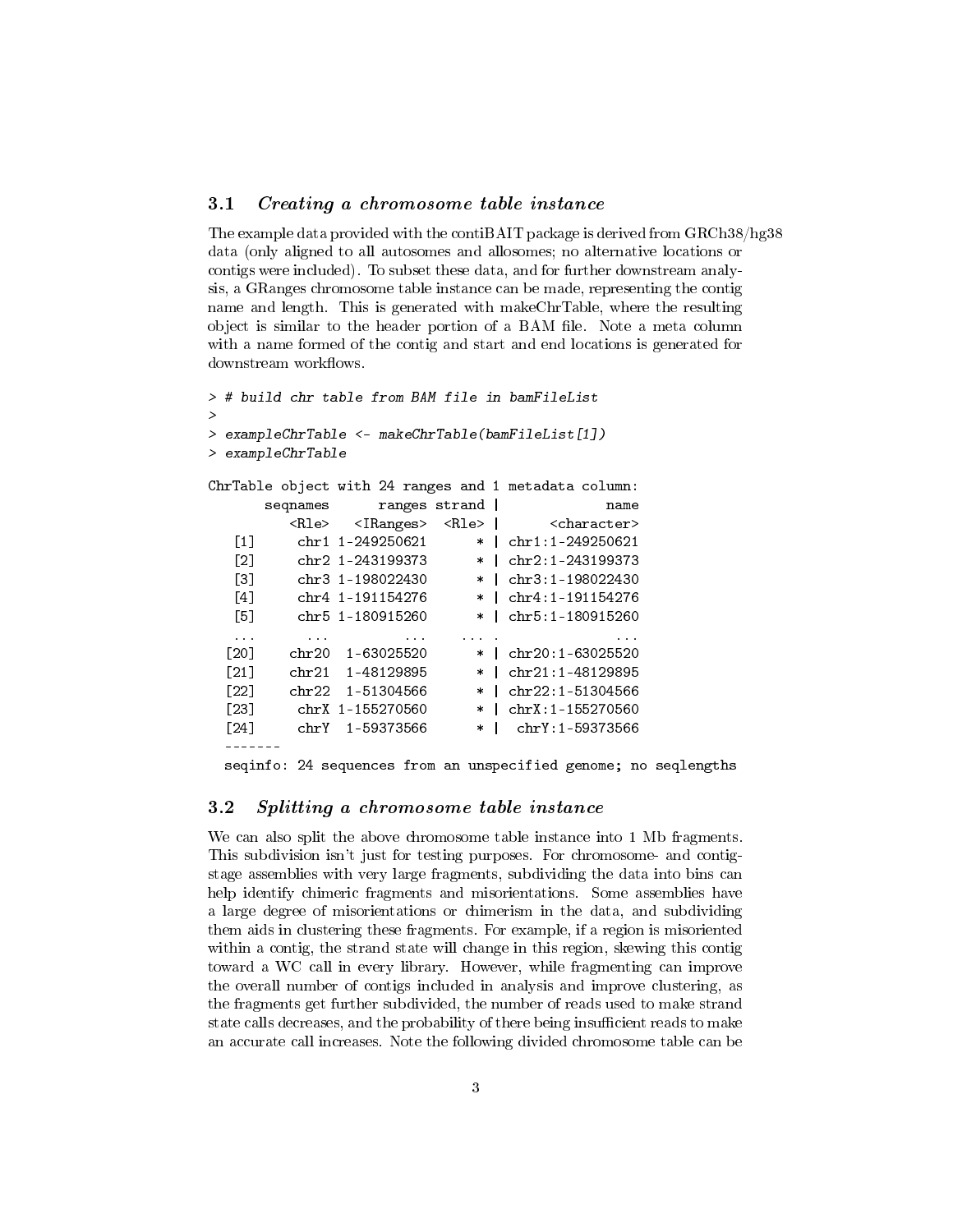used with the filter argument in strandSeqFreqTable to generate a sub-divided table.

> exampleDividedChr <- makeChrTable(bamFileList[1], splitBy=1000000) > exampleDividedChr

ChrTable object with 3089 ranges and 1 metadata column:

|                                                                    | seqnames                | ranges                      | strand      | name                    |  |  |
|--------------------------------------------------------------------|-------------------------|-----------------------------|-------------|-------------------------|--|--|
|                                                                    | $\langle$ Rle $\rangle$ | $\langle$ IRanges $\rangle$ | <rle></rle> | <character></character> |  |  |
| $\lceil 1 \rceil$                                                  | chr1                    | 1-1001007                   | $\ast$      | $chr1:1-1001007$        |  |  |
| $\lceil 2 \rceil$                                                  | chr1                    | 1001008-2002013             | $\ast$      | chr1:1001008-2002013    |  |  |
| [3]                                                                | chr1                    | 2002014-3003020             | $\ast$      | chr1:2002014-3003020    |  |  |
| [4]                                                                | chr1                    | 3003021-4004026             | $\ast$      | chr1:3003021-4004026    |  |  |
| $\lceil 5 \rceil$                                                  | chr1                    | 4004027-5005033             | $\ast$      | chr1:4004027-5005033    |  |  |
| $\cdots$                                                           | $\cdots$                |                             |             |                         |  |  |
| [3085]                                                             |                         | chrY 54341909-55348239      | $\ast$      | chrY:54341909-55348239  |  |  |
| [3086]                                                             |                         | chrY 55348240-56354571      | $\ast$      | chrY: 55348240-56354571 |  |  |
| [3087]                                                             |                         | chrY 56354572-57360903      | $\ast$      | chrY:56354572-57360903  |  |  |
| [3088]                                                             |                         | chrY 57360904-58367234      | $\ast$      | chrY:57360904-58367234  |  |  |
| [3089]                                                             |                         | chrY 58367235-59373566      | $\ast$      | chrY:58367235-59373566  |  |  |
|                                                                    |                         |                             |             |                         |  |  |
| 24 sequences from an unspecified genome; no seqlengths<br>seginfo: |                         |                             |             |                         |  |  |

#### <span id="page-3-0"></span>3.3 Splitting a chromosome table based on strand state changes

A change in strand state within a contig can represent a number of things. At it's simplest, it could represent a sister chromatid exchange switching the templates in that particular cell. In cases where the same location is a site of recurrent strand state changes, the more likely explanation is that the fragment is chimeric or has a misorientation within it. contiBAIT allows users to cut contigs at these locations to allow for better clustering. The most likely site of incorrectly oriented or placed fragments is at unbridged or bridged gap regions. A function is included that allows us to look for overlaps between recurrent strand state changes and gap regions.

```
> library(rtracklayer)
> # Download GRCh38/hg38 gap track from UCSC
> gapFile <- import.bed("http://genome.ucsc.edu/cgi-bin/hgTables?hgsid=465319523_SLOtFPExny
> # Create fake SCE file with four regions that overlap a gap
> sceFile <- GRanges(rep('chr4',4),
+ IRanges(c(1410000, 1415000, 1420000, 1425000),
+ c(1430000, 1435000, 1430000, 1435000)))
> overlappingFragments <- mapGapFromOverlap(sceFile,
+ gapFile,
```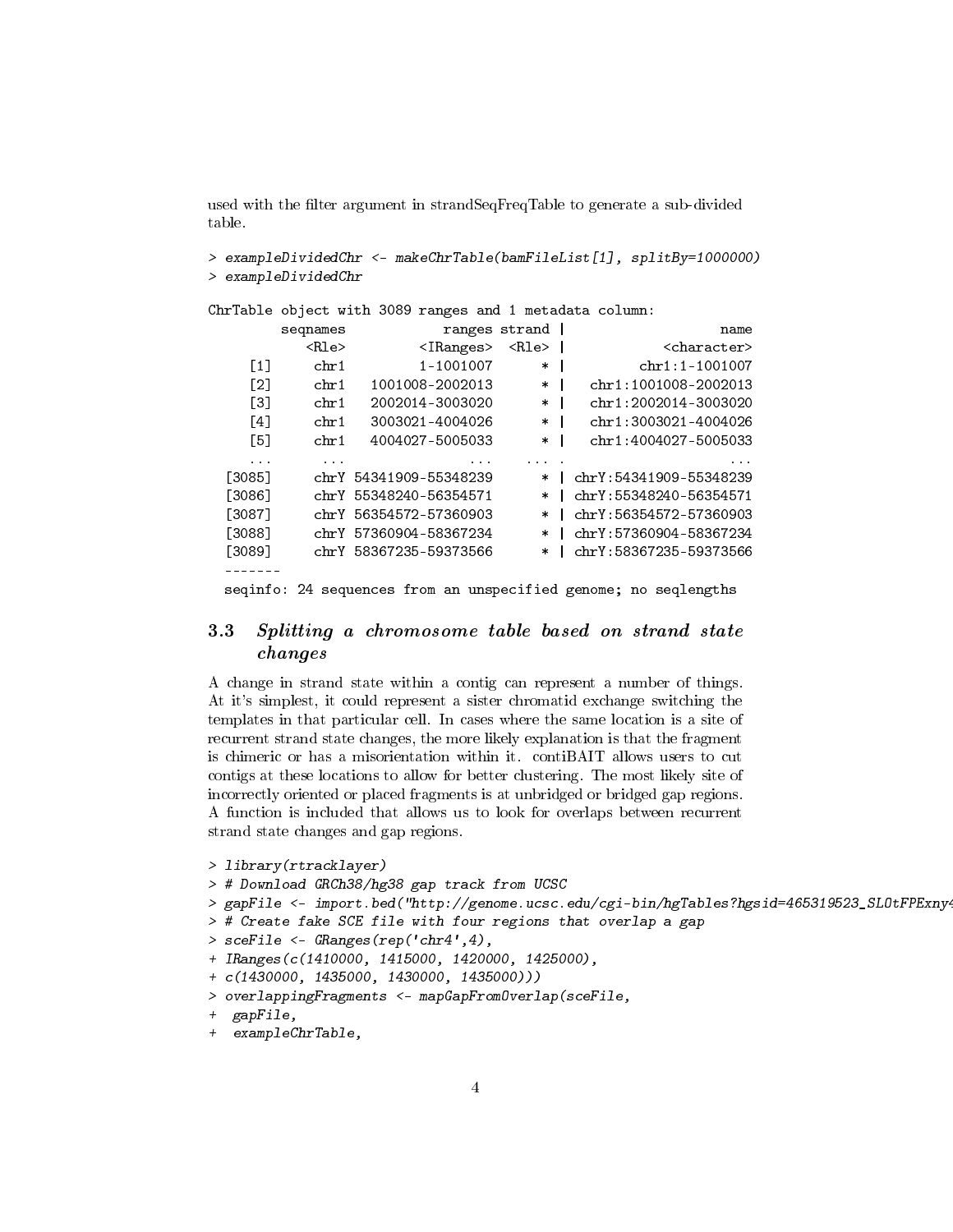```
+ overlapNum=4)
> show(overlappingFragments)
ChrTable object with 26 ranges and 1 metadata column:
     seqnames ranges strand and rame
       <Rle> <IRanges> <Rle> | <character>
  [1] chr1  1-249250621  * | chr1:1-249250621
  [2] chr2 1-243199373 * | chr2:1-243199373
  [3] chr3 1-198022430 * | chr3:1-198022430
  [4] chr4 1-1429358 * | chr4:1-1429358
  [5] chr4 1429359-1434206 * | chr4:1429359-1434206
  ... ... ... ... . ...
 [22] chr20 1-63025520 * | chr20:1-63025520
 [23] chr21 1-48129895 * | chr21:1-48129895
 [24] chr22 1-51304566 * | chr22:1-51304566
 [25] chrX 1-155270560 * | chrX:1-155270560
 [26] chrY 1-59373566 * | chrY:1-59373566
 -------
 seqinfo: 67 sequences from an unspecified genome; no seqlengths
```
What is returned is a GRanges chromosome table instance where the gap that is coincident with the recurrent strand state change has split that contig into two smaller fragments. Note the example table now has 25 fragments as chr4 has been split.

#### <span id="page-4-0"></span>3.4 Creating a strandFreqMatrix instance

To read in BAM files into ContiBAIT, create a strandFreMatrix instance by calling strand $SeqFreqTable()$ . This program will read each BAM file, calculate the ratio of W and C reads, and return this value along with the total number of reads used to make the call. Note, we will use the GRanges divided chromosome table to simultaneously cut the assembly into 1 Mb fragments. By default duplicate reads are removed, a minimal mapping quality of 0 is used and the function expects to see paired end data. Because of the way BAM files store strand information, it is important to ensure that the pairedEnd parameter is correctly set. A warning will be issued if single-end data is run as if it is paired-end.

```
> # Create a strandFreqTable instance
>
> strandFrequencyList <- strandSeqFreqTable(bamFileList,
+ filter=exampleDividedChr,
+ qual=10,
+ pairedEnd=FALSE,
+ BAITtables=TRUE)
```
This returns a list of two data.frames if the BAITtables argument is set to FALSE, or four if it is set to TRUE. The first data.frame consists of a strand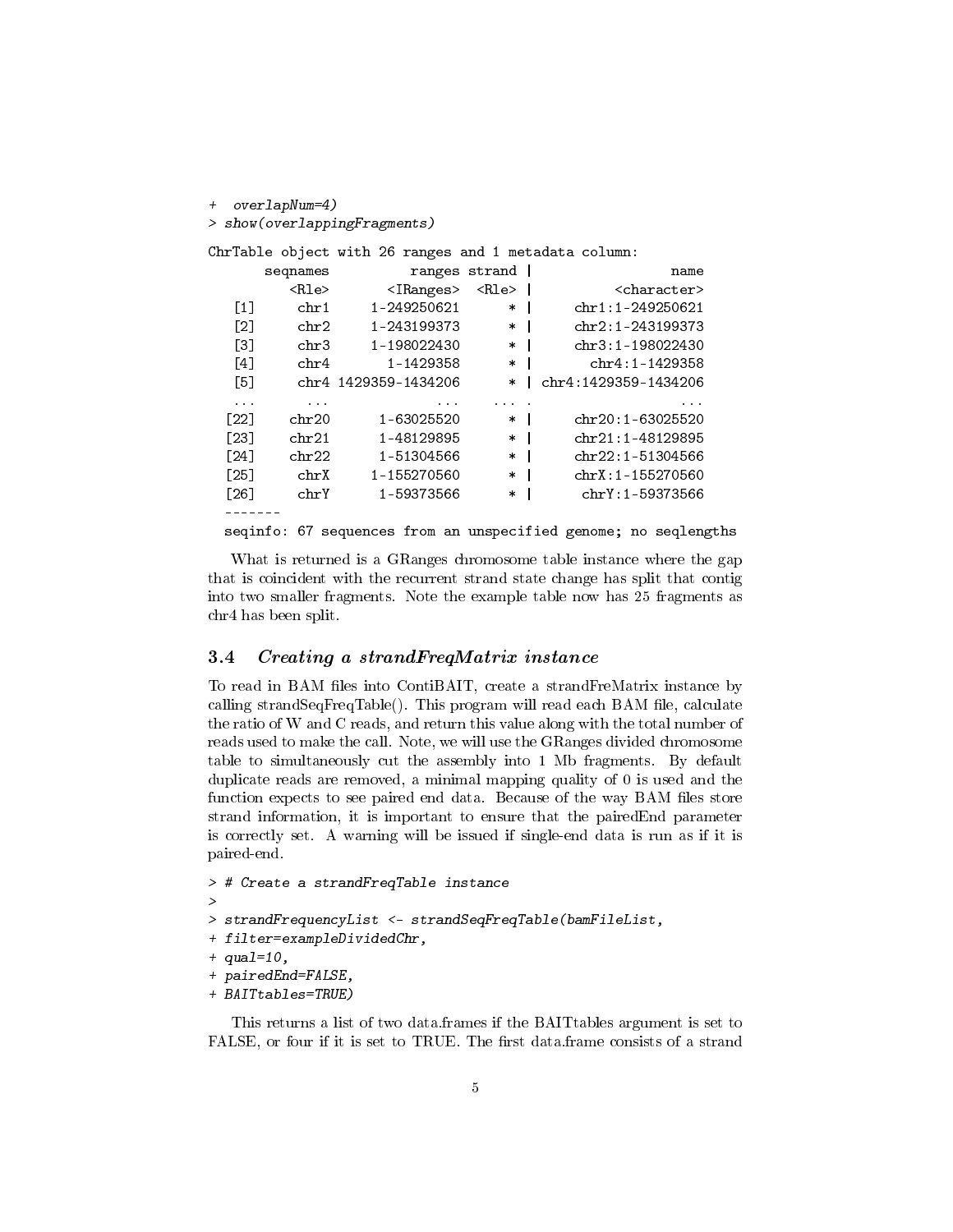state frequency, calculated by taking the number of Watson (- strand) reads, subtracting the number of Crick  $(+)$  strand) reads, and dividing by the total number of reads. These values range from -1 (entirely Watson reads) through to 1 (entirely Crick reads). The second data.frame consists of the absolute number of reads covering the contig. This is used in thresholding the data, and in weighting the accuracy of calls in subsequent orderings. Note that the fewer reads used to make a strand call, the less accurate that call will be. In the absence of background reads, WC regions will follow a binomial distribution. If we assume any contigs with  $\langle -0.8 \rangle$  are WW, and  $\langle -0.8 \rangle$  are CC (this is the default strandTableThreshold parameter used in preprocessStrandTable), then there is a probability of 0.044 that the strand state call is incorrect. As such we exclude calls that are made with fewer than 10 reads. Increasing this number will make calls more accurate, but will reduce the number of contigs included in analysis. Since the contigs are weighted based on read density during clustering, a minimum of 10 reads to support a strand call provides a good balance between accuracy and inclusion.

```
> # Returned list consisting of two data.frames
> strandFrequencyList
$strandTable
A matrix of strand frequencies for 145 contigs over 35 libraries.
$countTable
A matrix of read counts for 145 contigs over 35 libraries.
$WatsonReads
A matrix of read counts for 3089 contigs over 35 libraries.
$CrickReads
A matrix of read counts for 3089 contigs over 35 libraries.
> # Exclude frequencies calculated from
> # contigs with less than 10 reads
>
> exampleStrandFreq <- strandFrequencyList[[1]]
> exampleReadCounts <- strandFrequencyList[[2]]
> exampleStrandFreq[which(exampleReadCounts < 10)] <- NA
```
Additional information can be found on the help page for strandSeqFreqTable including all parameters.

The quality of the libraries, specifically whether the files being analysed appear to show the expected distributions of directional reads, can be assessed with plot WC distributions. In a diploid organism, there is an expectation that chromosomes will be derived from either two Watson homologues, one Watson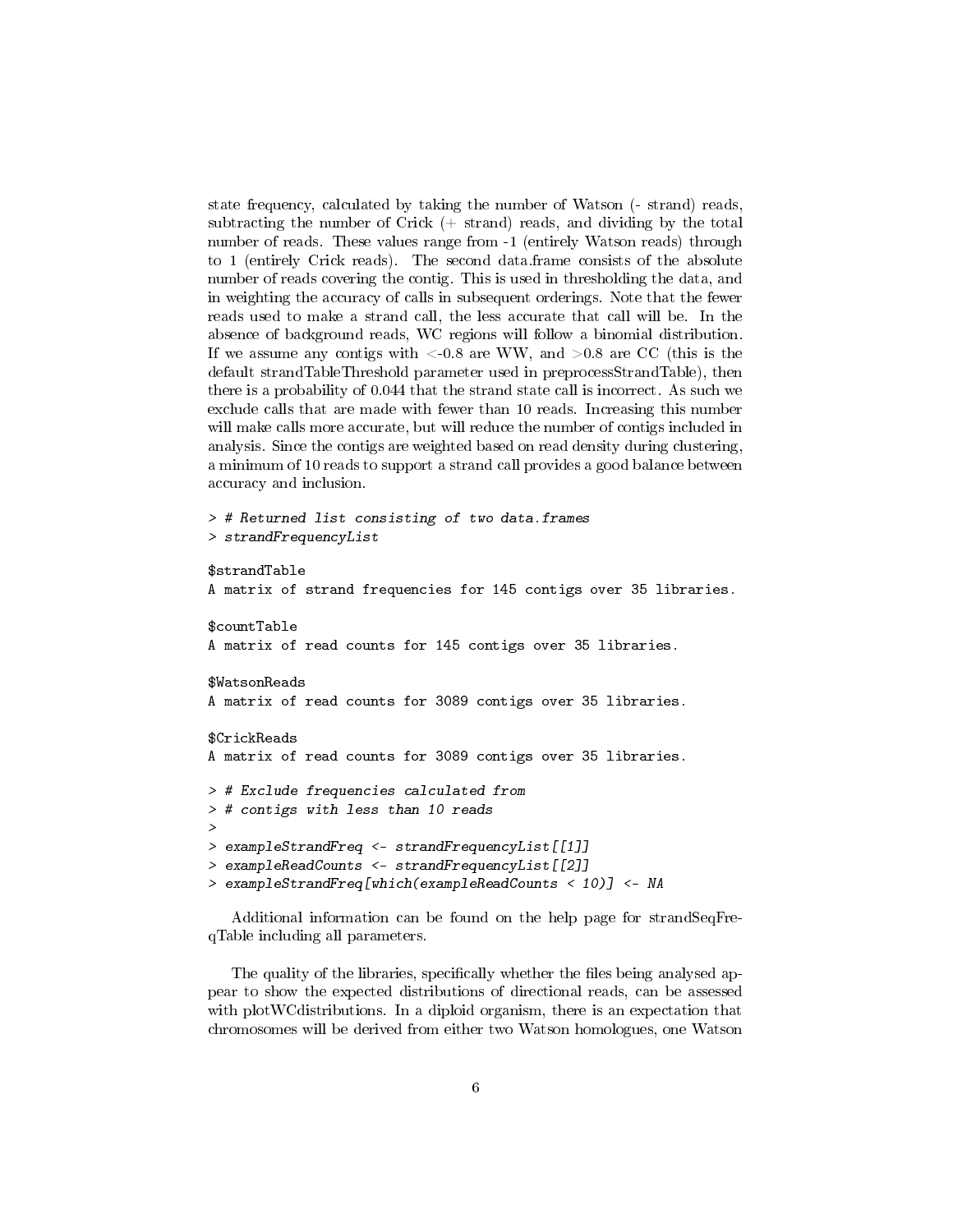and one Crick homologue, or two Crick homologues in a Mendelian 1:2:1 ratio. In Strand-seq data, this will mean about 1/4 of the contigs will only have Watson reads mapping to them, and have a strand state frequency of -1, 1/4 of the contigs will only have Crick reads mapping to them, and have a strand state frequency of  $+1$ , and  $1/2$  of the contigs will have an approximately even mix of Watson and Crick reads (based on a binomial distribution of sampling). plotWCDistribution generates boxplots for different strand state frequencies and models the expected distribution (blue line). The average called WW or CC contigs are shown in green, and should match closely with the expected distribution line.

#### > # Assess the quality of the libraries being analysed > plotWCdistribution(exampleStrandFreq)



## <span id="page-6-0"></span>4 Creating a strand state matrix

The returned list of strandSeqFreqTable can be converted to a strand state matrix that makes a contig-wide call on the overall strand state based on the frequencies of Watson and Crick reads. The function removes BAM files that either contain too few reads to make accurate strand calls or are not strandseq libraries (i.e. every contig contains approximately equal numbers of  $+$  and - reads). Conversely the function removes contigs that either contain too few reads, or always contain roughly equal numbers of  $+$  and  $-$  reads. More details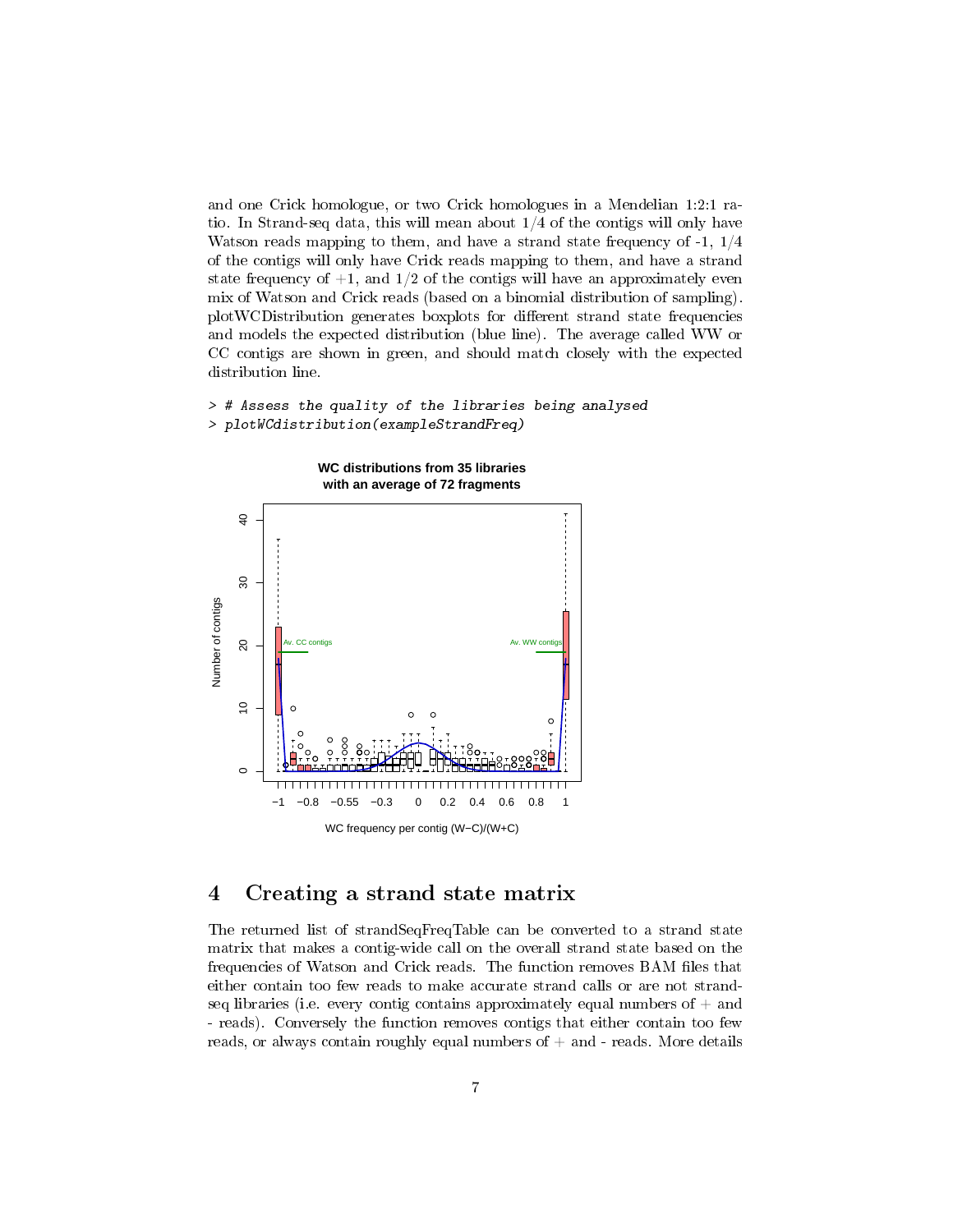on the parameters can be found in the function documentation. The function returns a similar data.frame to strandSeqFreqTable, but with the frequencies converted to strand calls: 1 is a homozygous Watson call (by default, a frequency less than  $-0.8$ , but this can be changed with the filterThreshold argument), 2 is a heterozygous call (a frequency between -0.8 and 0.8 by default) and 3 is a homozygous Crick call (by default, a frequency above 0.8). These factors can then be used to cluster similar contigs together.

```
> # Convert strand frequencies to strand calls.
>
> exampleStrandStateMatrix <- preprocessStrandTable(
+ exampleStrandFreq,
+ lowQualThreshold=0.8)
> exampleStrandStateMatrix[[1]]
```
# A strand state matrix for 76 contigs over 35 libraries.

## <span id="page-7-0"></span>5 Clustering contigs into chromosomes

clusterContigs utilizes a custom algorithm to cluster all fragments together that share a similar strand state across multiple cells. For example, if two contigs are adjacent on the same chromosome, then they will inherit the same strand state in every cell that is analyzed. It is important to note however that the relative directionality of any two fragments within an assembly is unknown. Contigs which belong on the same chromosome but are in different orientations will display as complete opposites; every library where one contig is homozygous Watson will have the other contig as homozygous Crick. However, heterozygous contigs (where chromosomes inherited one Watson template and one Crick template), will not be mirrored, with one contig being "WC", while the other will be "CW". As such, by default the function performs clustering between homozygous calls (WW or CC treated the same) and heterozygous calls (WC) to identify contigs that belong together despite their misorientation status with respect to each other. Using the clusterBy='homo' option will perform the clustering just between WW and CC calls (ignoring WC calls) and misoriented fragments from the same chromosome will cluster into different linkage groups. Once clustered, the misorientated fragments are identified in each linkage group using reorientAndMergeLGs. Since chromosome orientation cannot be determined by sequence alone, the largest sub-group is arbitrarily considered  $"$ + $"$ , while the smaller group is considered "-". The product of this function is a list where the first element is a StrandStateMatrix instance that has been correctly oriented, the second element is a data.frame of contigs and orientations, and the third element is a recomputed LinkageGroupList that merges groups that were previously discordant based on misorientation status. This merger occurs by computing a consensus strand state across libraries within each linkage group and comparing them. Note for the purposes of this example, we are using the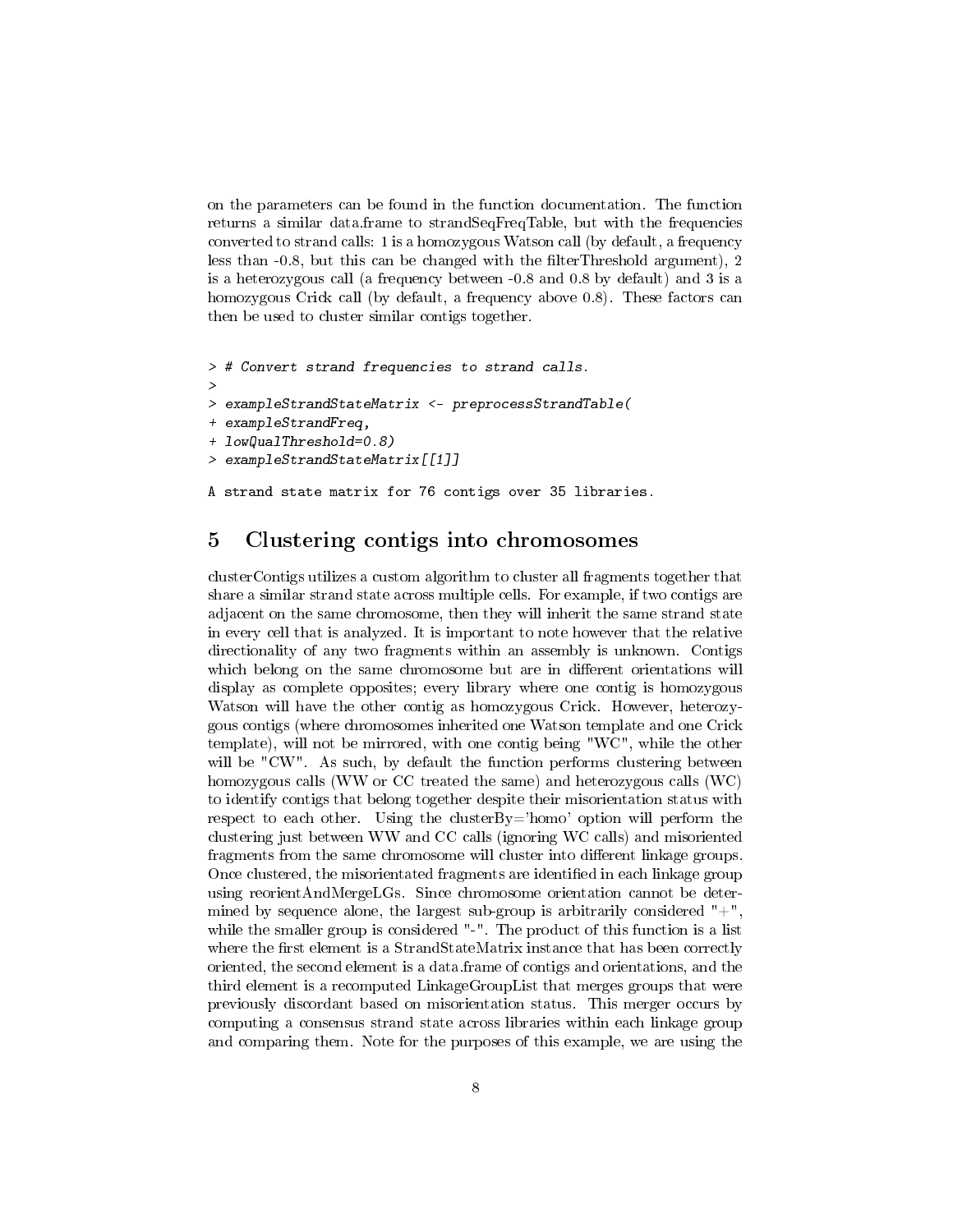argument randomise=FALSE to ensure conformity of the vignette when running sweave. Randomisation is recommended for most applications and is set to TRUE by default.

```
> exampleWCMatrix <- exampleStrandStateMatrix[[1]]
> clusteredContigs <- clusterContigs(exampleWCMatrix, randomise=FALSE)
Initializing contig chr2:3002462-4003282 [1/76] as LG1
Clustering contig chr2:170139480-171140300 [2/76]
  -> Adding chr2:170139480-171140300 to LG0 for a cluster of 2
Clustering contig chr2:20016410-21017230 [3/76]
  -> Adding chr2:20016410-21017230 to LG0 for a cluster of 3
Clustering contig chr4:20016156-21016962 [4/76]
Clustering contig chr4:100080774-101081581 [5/76]
  -> Adding chr4:100080774-101081581 to LG1 for a cluster of 2
Clustering contig chr2:6004924-7005743 [6/76]
  -> Adding chr2:6004924-7005743 to LG0 for a cluster of 4
Clustering contig chr2:190155889-191156709 [7/76]
  -> Adding chr2:190155889-191156709 to LG0 for a cluster of 5
Clustering contig chr3:3000341-4000453 [8/76]
Clustering contig chr1:20020131-21021137 [9/76]
Clustering contig chr4:140113083-141113890 [10/76]
  -> Adding chr4:140113083-141113890 to LG1 for a cluster of 3
Clustering contig chr3:30003399-31003512 [11/76]
  -> Adding chr3:30003399-31003512 to LG2 for a cluster of 2
Clustering contig chr3:6000681-7000793 [12/76]
  -> Adding chr3:6000681-7000793 to LG2 for a cluster of 3
Clustering contig chr2:60049229-61050048 [13/76]
  -> Adding chr2:60049229-61050048 to LG0 for a cluster of 6
Clustering contig chr4:10008078-11008885 [14/76]
  -> Adding chr4:10008078-11008885 to LG1 for a cluster of 4
Clustering contig chr3:190021525-191021637 [15/76]
  -> Adding chr3:190021525-191021637 to LG2 for a cluster of 4
Clustering contig chr3:160018126-161018239 [16/76]
  -> Adding chr3:160018126-161018239 to LG2 for a cluster of 5
Clustering contig chr2:80065638-81066458 [17/76]
  -> Adding chr2:80065638-81066458 to LG0 for a cluster of 7
Clustering contig chr2:240196913-241197732 [18/76]
  -> Adding chr2:240196913-241197732 to LG0 for a cluster of 8
Clustering contig chr1:60060392-61061397 [19/76]
  -> Adding chr1:60060392-61061397 to LG3 for a cluster of 2
Clustering contig chr2:40032820-41033639 [20/76]
  -> Adding chr2:40032820-41033639 to LG0 for a cluster of 9
Clustering contig chr4:80064619-81065426 [21/76]
  -> Adding chr4:80064619-81065426 to LG1 for a cluster of 5
Clustering contig chr2:50041024-51041844 [22/76]
```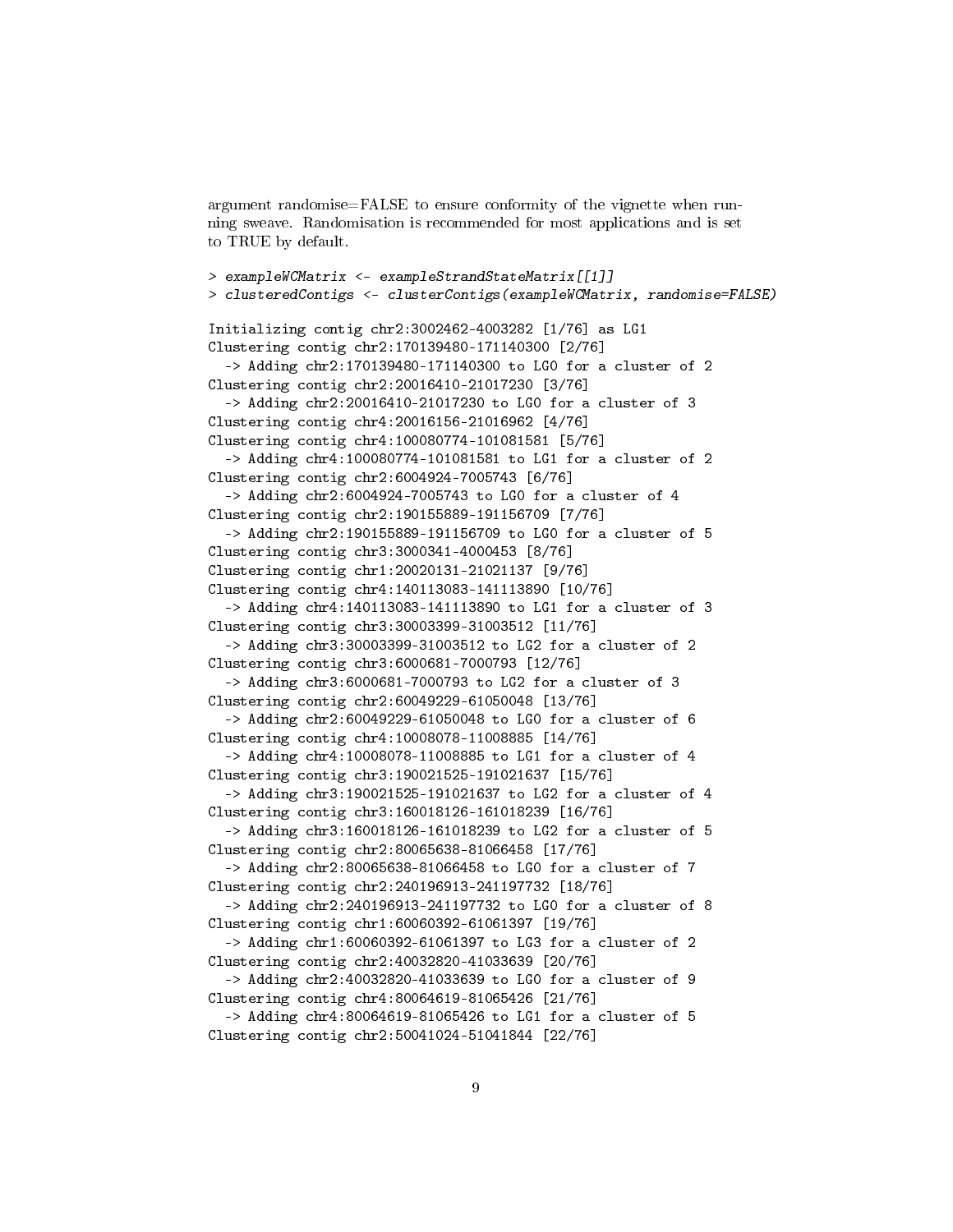-> Adding chr2:50041024-51041844 to LG0 for a cluster of 10 Clustering contig chr4:6004847-7005654 [23/76] -> Adding chr4:6004847-7005654 to LG1 for a cluster of 6 Clustering contig chr2:200164094-201164913 [24/76] -> Adding chr2:200164094-201164913 to LG0 for a cluster of 11 Clustering contig chr2:230188708-231189527 [25/76] -> Adding chr2:230188708-231189527 to LG0 for a cluster of 12 Clustering contig chr1:10010066-11011072 [26/76] -> Adding chr1:10010066-11011072 to LG3 for a cluster of 3 Clustering contig chr3:130014728-131014840 [27/76] -> Adding chr3:130014728-131014840 to LG2 for a cluster of 6 Clustering contig chr2:10008206-11009025 [28/76] -> Adding chr2:10008206-11009025 to LG0 for a cluster of 13 Clustering contig chr2:220180503-221181323 [29/76] -> Adding chr2:220180503-221181323 to LG0 for a cluster of 14 Clustering contig chr3:150016993-151017106 [30/76] -> Adding chr3:150016993-151017106 to LG2 for a cluster of 7 Clustering contig chr1:40040261-41041267 [31/76] -> Adding chr1:40040261-41041267 to LG3 for a cluster of 4 Clustering contig chr2:30024615-31025434 [32/76] -> Adding chr2:30024615-31025434 to LG0 for a cluster of 15 Clustering contig chr4:90072696-91073503 [33/76] -> Adding chr4:90072696-91073503 to LG1 for a cluster of 7 Clustering contig chr4:110088851-111089658 [34/76] -> Adding chr4:110088851-111089658 to LG1 for a cluster of 8 Clustering contig chr1:30030196-31031202 [35/76] -> Adding chr1:30030196-31031202 to LG3 for a cluster of 5 Clustering contig chr3:50005665-51005777 [36/76] -> Adding chr3:50005665-51005777 to LG2 for a cluster of 8 Clustering contig chr1:180181173-181182178 [37/76] -> Adding chr1:180181173-181182178 to LG3 for a cluster of 6 Clustering contig chr2:1000821-2001641 [38/76] -> Adding chr2:1000821-2001641 to LG0 for a cluster of 16 Clustering contig chr1:50050327-51051332 [39/76] -> Adding chr1:50050327-51051332 to LG3 for a cluster of 7 Clustering contig chr1:220221433-221222439 [40/76] -> Adding chr1:220221433-221222439 to LG3 for a cluster of 8 Clustering contig chr3:1000114-2000227 [41/76] -> Adding chr3:1000114-2000227 to LG2 for a cluster of 9 Clustering contig chr4:150121160-151121967 [42/76] -> Adding chr4:150121160-151121967 to LG1 for a cluster of 9 Clustering contig chr4:170137315-171138121 [43/76] -> Adding chr4:170137315-171138121 to LG1 for a cluster of 10 Clustering contig chr4:160129237-161130044 [44/76] -> Adding chr4:160129237-161130044 to LG1 for a cluster of 11 Clustering contig chr2:150123071-151123890 [45/76]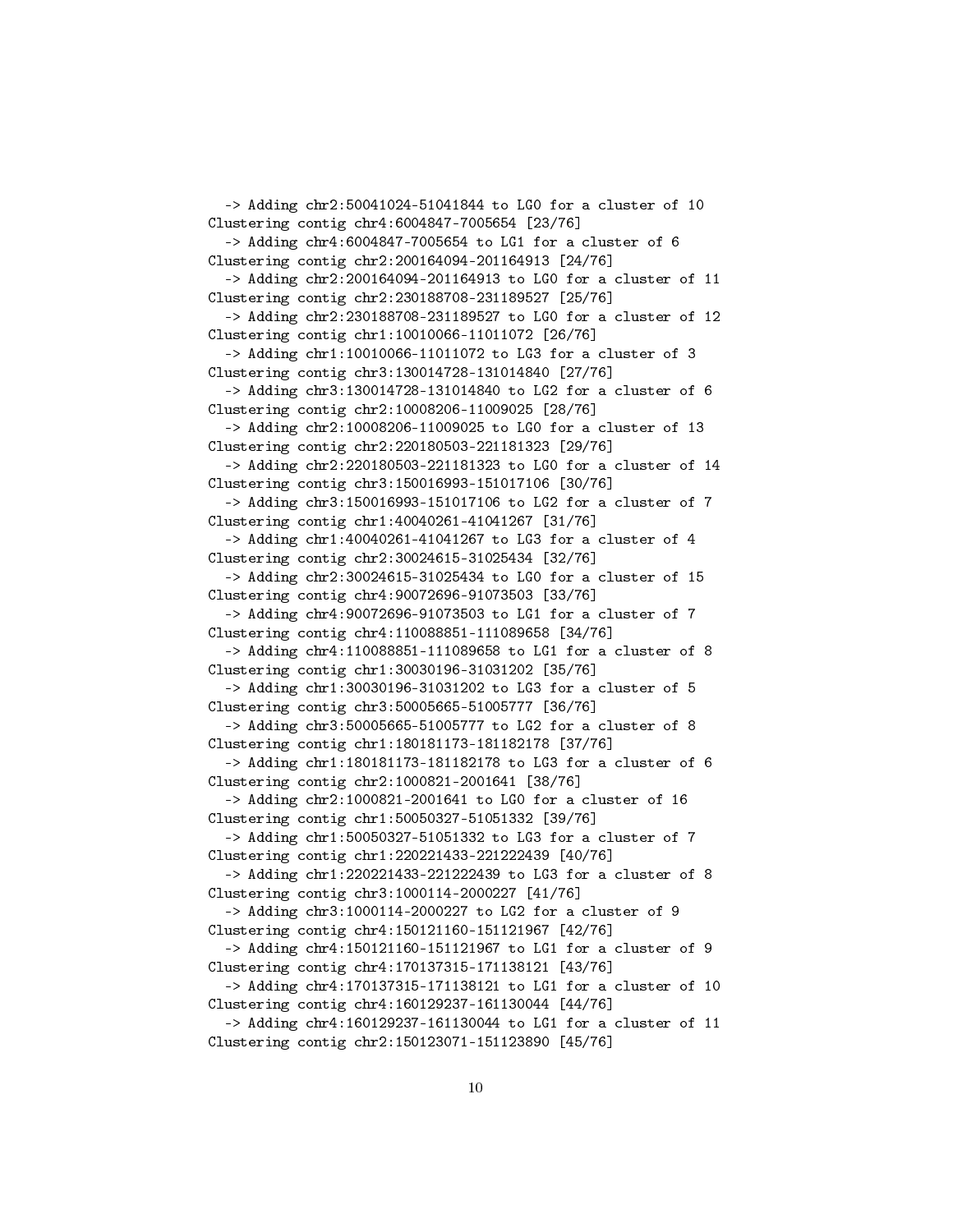-> Adding chr2:150123071-151123890 to LG0 for a cluster of 17 Clustering contig chr1:70070457-71071462 [46/76] -> Adding chr1:70070457-71071462 to LG3 for a cluster of 9 Clustering contig chr4:130105006-131105812 [47/76] -> Adding chr4:130105006-131105812 to LG1 for a cluster of 12 Clustering contig chr3:10001134-11001246 [48/76] -> Adding chr3:10001134-11001246 to LG2 for a cluster of 10 Clustering contig chr3:110012462-111012574 [49/76] -> Adding chr3:110012462-111012574 to LG2 for a cluster of 11 Clustering contig chr4:30024233-31025040 [50/76] -> Adding chr4:30024233-31025040 to LG1 for a cluster of 13 Clustering contig chr3:40004532-41004645 [51/76] -> Adding chr3:40004532-41004645 to LG2 for a cluster of 12 Clustering contig chr3:20002267-21002379 [52/76] -> Adding chr3:20002267-21002379 to LG2 for a cluster of 13 Clustering contig chr3:100011329-101011442 [53/76] -> Adding chr3:100011329-101011442 to LG2 for a cluster of 14 Clustering contig chr3:170019259-171019371 [54/76] -> Adding chr3:170019259-171019371 to LG2 for a cluster of 15 Clustering contig chr4:60048465-61049271 [55/76] -> Adding chr4:60048465-61049271 to LG1 for a cluster of 14 Clustering contig chr1:1001008-2002013 [56/76] -> Adding chr1:1001008-2002013 to LG3 for a cluster of 10 Clustering contig chr3:70007931-71008043 [57/76] -> Adding chr3:70007931-71008043 to LG2 for a cluster of 16 Clustering contig chr1:90090587-91091592 [58/76] -> Adding chr1:90090587-91091592 to LG3 for a cluster of 11 Clustering contig chr2:70057434-71058253 [59/76] -> Adding chr2:70057434-71058253 to LG0 for a cluster of 18 Clustering contig chr2:130106661-131107481 [60/76] -> Adding chr2:130106661-131107481 to LG0 for a cluster of 19 Clustering contig chr1:240241563-241242569 [61/76] -> Adding chr1:240241563-241242569 to LG3 for a cluster of 12 Clustering contig chr1:110110717-111111723 [62/76] -> Adding chr1:110110717-111111723 to LG3 for a cluster of 13 Clustering contig chr1:160161043-161162048 [63/76] -> Adding chr1:160161043-161162048 to LG3 for a cluster of 14 Clustering contig chr1:100100652-101101658 [64/76] -> Adding chr1:100100652-101101658 to LG3 for a cluster of 15 Clustering contig chr3:120013595-121013707 [65/76] -> Adding chr3:120013595-121013707 to LG2 for a cluster of 17 Clustering contig chr1:150150978-151151983 [66/76] -> Adding chr1:150150978-151151983 to LG3 for a cluster of 16 Clustering contig chr4:120096928-121097735 [67/76] -> Adding chr4:120096928-121097735 to LG1 for a cluster of 15 Clustering contig chr3:60006798-61006910 [68/76]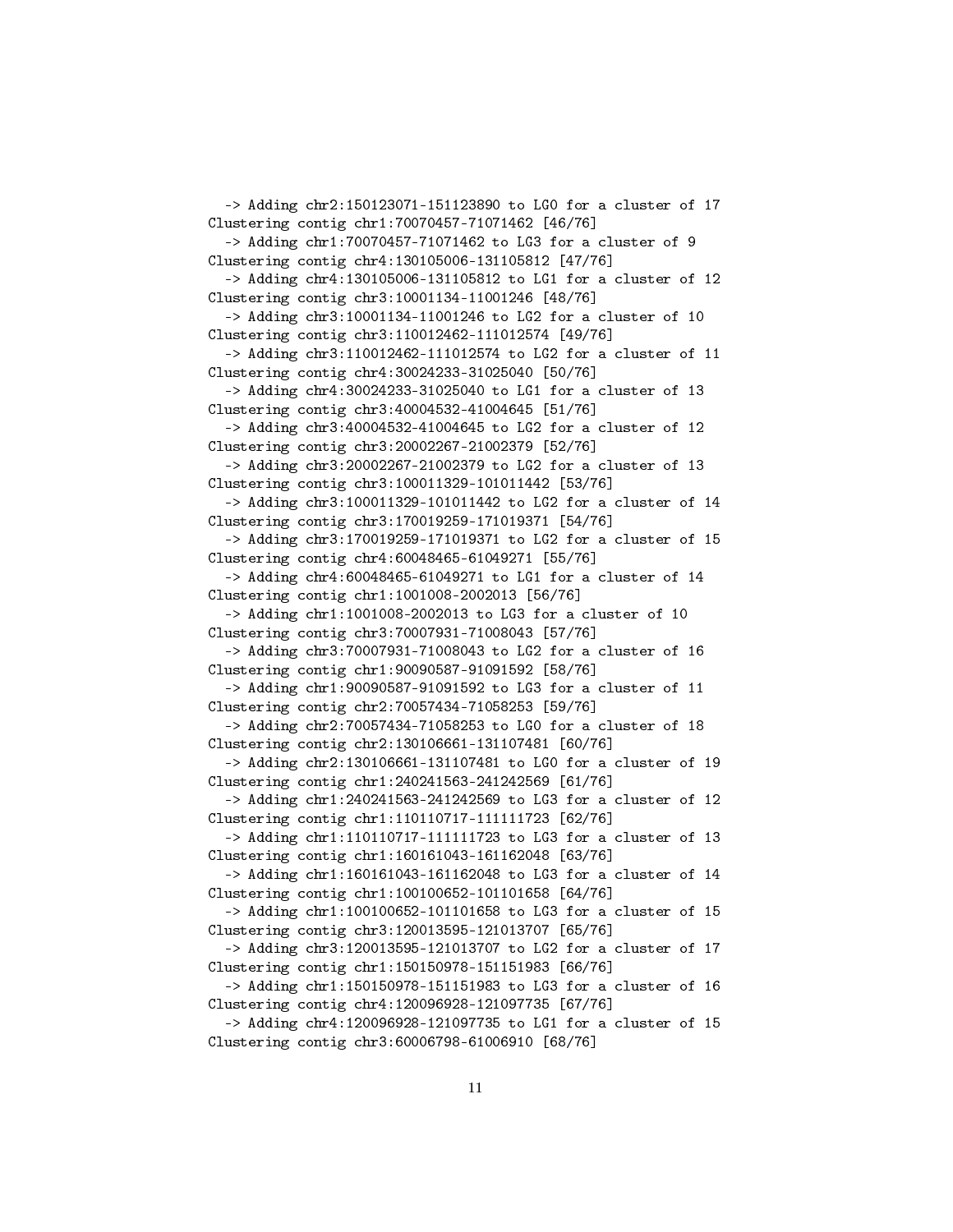```
-> Adding chr3:60006798-61006910 to LG2 for a cluster of 18
Clustering contig chr4:70056542-71057349 [69/76]
  -> Adding chr4:70056542-71057349 to LG1 for a cluster of 16
Clustering contig chr3:80009064-81009176 [70/76]
  -> Adding chr3:80009064-81009176 to LG2 for a cluster of 19
Clustering contig chr1:200201303-201202309 [71/76]
  -> Adding chr1:200201303-201202309 to LG3 for a cluster of 17
Clustering contig chr1:80080522-81081527 [72/76]
  -> Adding chr1:80080522-81081527 to LG3 for a cluster of 18
Clustering contig chr4:40032310-41033117 [73/76]
  -> Adding chr4:40032310-41033117 to LG1 for a cluster of 17
Clustering contig chr4:3002424-4003231 [74/76]
  -> Adding chr4:3002424-4003231 to LG1 for a cluster of 18
Clustering contig chr4:1000809-2001615 [75/76]
  -> Adding chr4:1000809-2001615 to LG1 for a cluster of 19
Clustering contig chr1:120120782-121121788 [76/76]
> reorientedMatrix <- reorientAndMergeLGs(clusteredContigs,
+ exampleWCMatrix)
> exampleLGList <- reorientedMatrix[[3]]
> exampleLGList
A linkage group list containing 5 linkage groups.
 NumberOfContigs
1 19
2 19
3 19
4 18
5 1
> exampleLGList[[1]]
 [1] "chr4:20016156-21016962" "chr4:100080774-101081581"
 [3] "chr4:140113083-141113890" "chr4:10008078-11008885"
 [5] "chr4:80064619-81065426" "chr4:6004847-7005654"
 [7] "chr4:90072696-91073503" "chr4:110088851-111089658"
 [9] "chr4:150121160-151121967" "chr4:170137315-171138121"
[11] "chr4:160129237-161130044" "chr4:130105006-131105812"
[13] "chr4:30024233-31025040" "chr4:60048465-61049271"
[15] "chr4:120096928-121097735" "chr4:70056542-71057349"
[17] "chr4:40032310-41033117" "chr4:3002424-4003231"
[19] "chr4:1000809-2001615"
```
The clusterContigs function generates a list of linkage groups consisting of all the clustered contigs. After reorientation and merging, all contigs within the linkage groups are highly similar, while the contigs between linkage groups are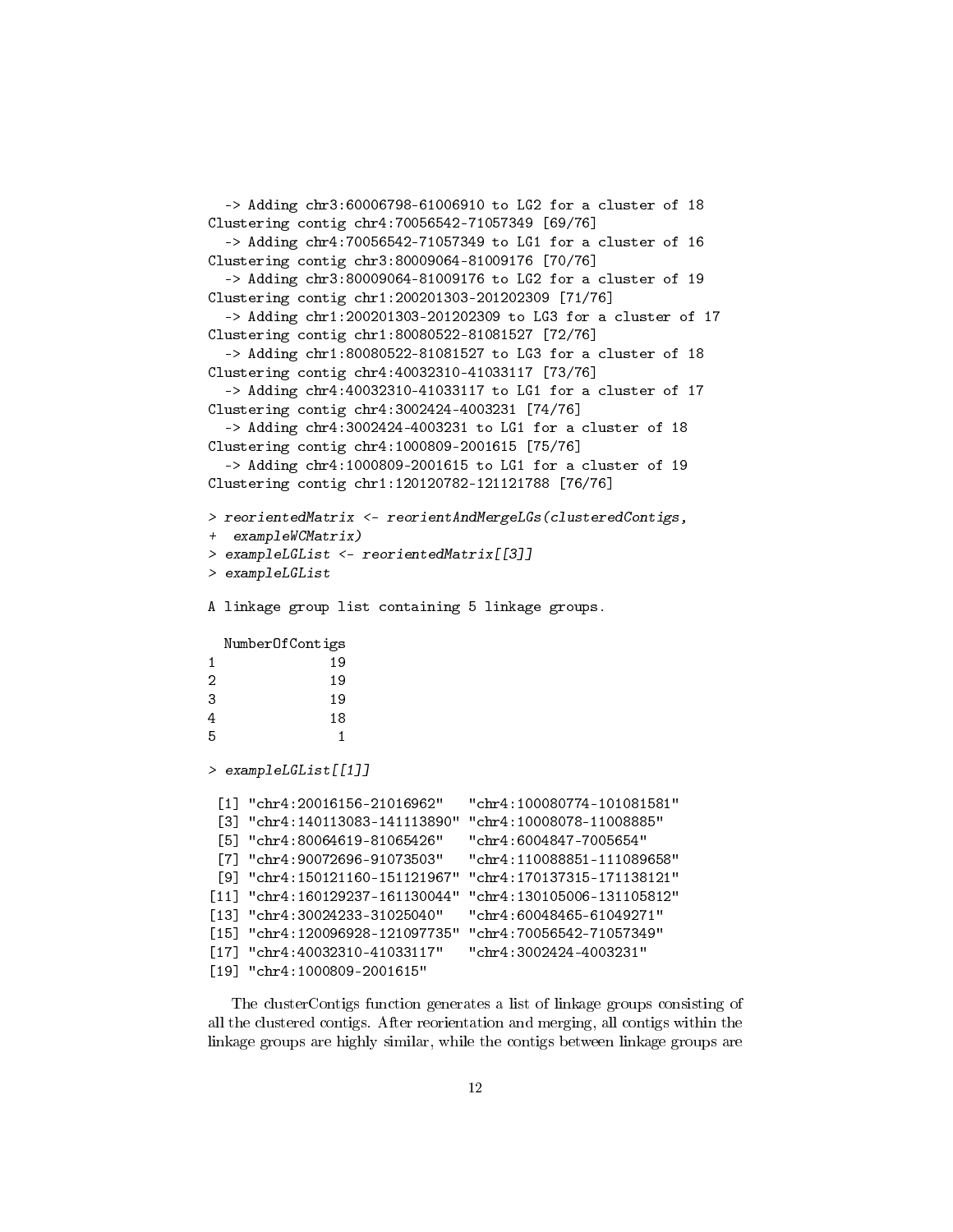highly dissimilar. The similarity between linkage groups can be visualized using plotLGDistances.

> plotLGDistances(exampleLGList, exampleWCMatrix)



While the similarity within linkage groups can be visualized using plotLinkageGroup (here, the first linkage group is used for creating this heatmap). Note, side by side comparisons of linkage group members can be performs with multiple lg options (e.g.  $lg=1:2$  will plot the first two linkage groups,  $lg=c(1,4)$  will plot the first and forth etc.).

```
> plotLGDistances(exampleLGList, exampleWCMatrix, lg=1)
```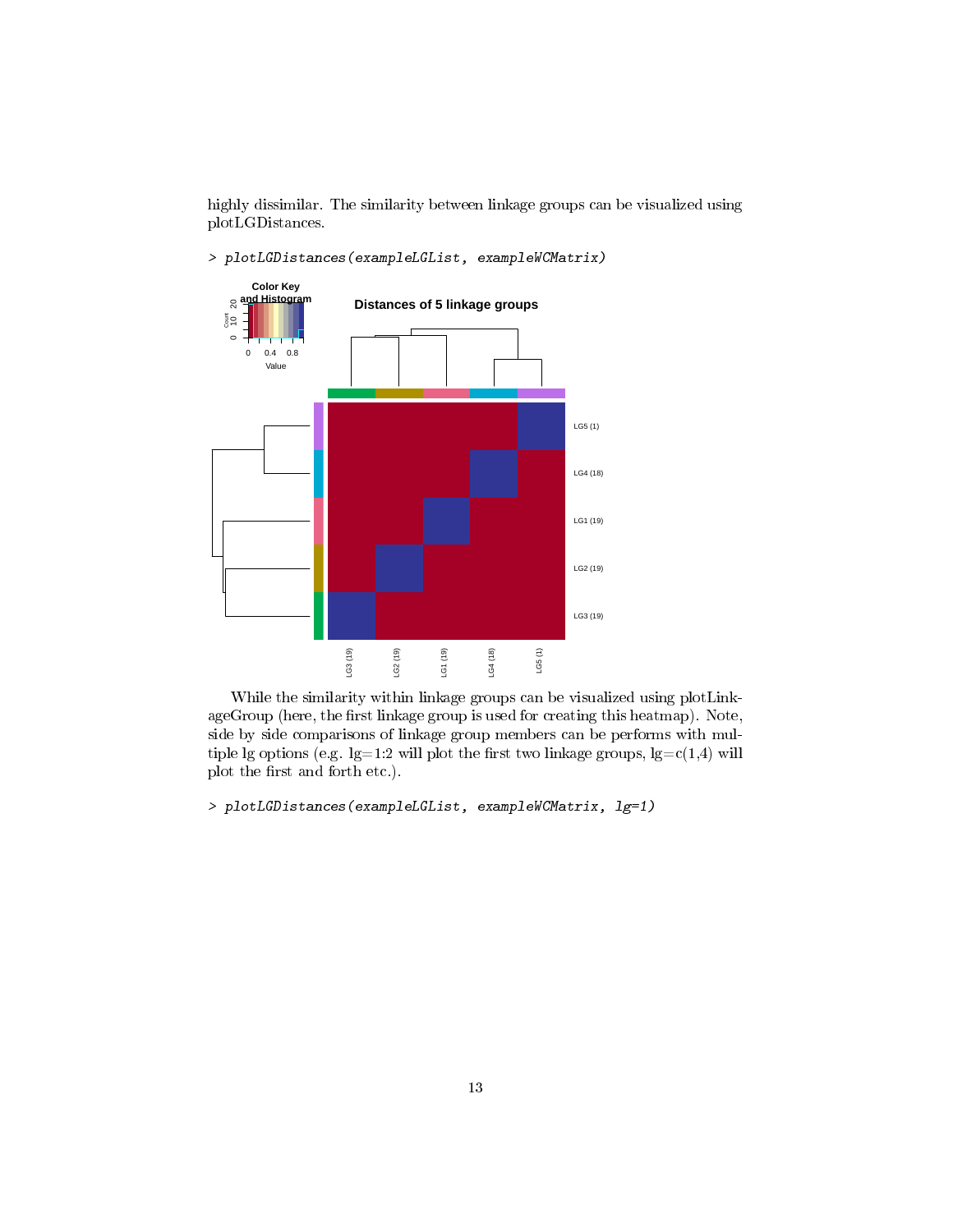

# <span id="page-13-0"></span>6 Ordering contigs within chromosomes

With contigs clustered to chromosomes, we can then order them within chromosomes. Just as meiotic recombination shuffles loci and allows genetic distances between them to be determined, sister chromatid exchanges (SCE) events reshuffle templates, and similarly allow us to infer a linkage distance. We have employed a greedy algorithm to do this, but have an argument allowing a TSP solution as an alternative. Contigs are ordered by similarity across libraries, then by contig name. Contigs that are zero distance apart (ie have no SCE events between them and are therefore unordered) are returned in contig name order. The output is split into sub-linkage groups, so Linkage group 1 will be split into a number of groups depending on the number of SCE events that occur within the chromosome. The output will be an S4 object of type contigOrdering.

- > contigOrder <- orderAllLinkageGroups(exampleLGList,
- + exampleWCMatrix,
- + exampleStrandFreq,
- + exampleReadCounts,
- + whichLG=1,
- + saveOrdered=TRUE)
- > contigOrder[[1]]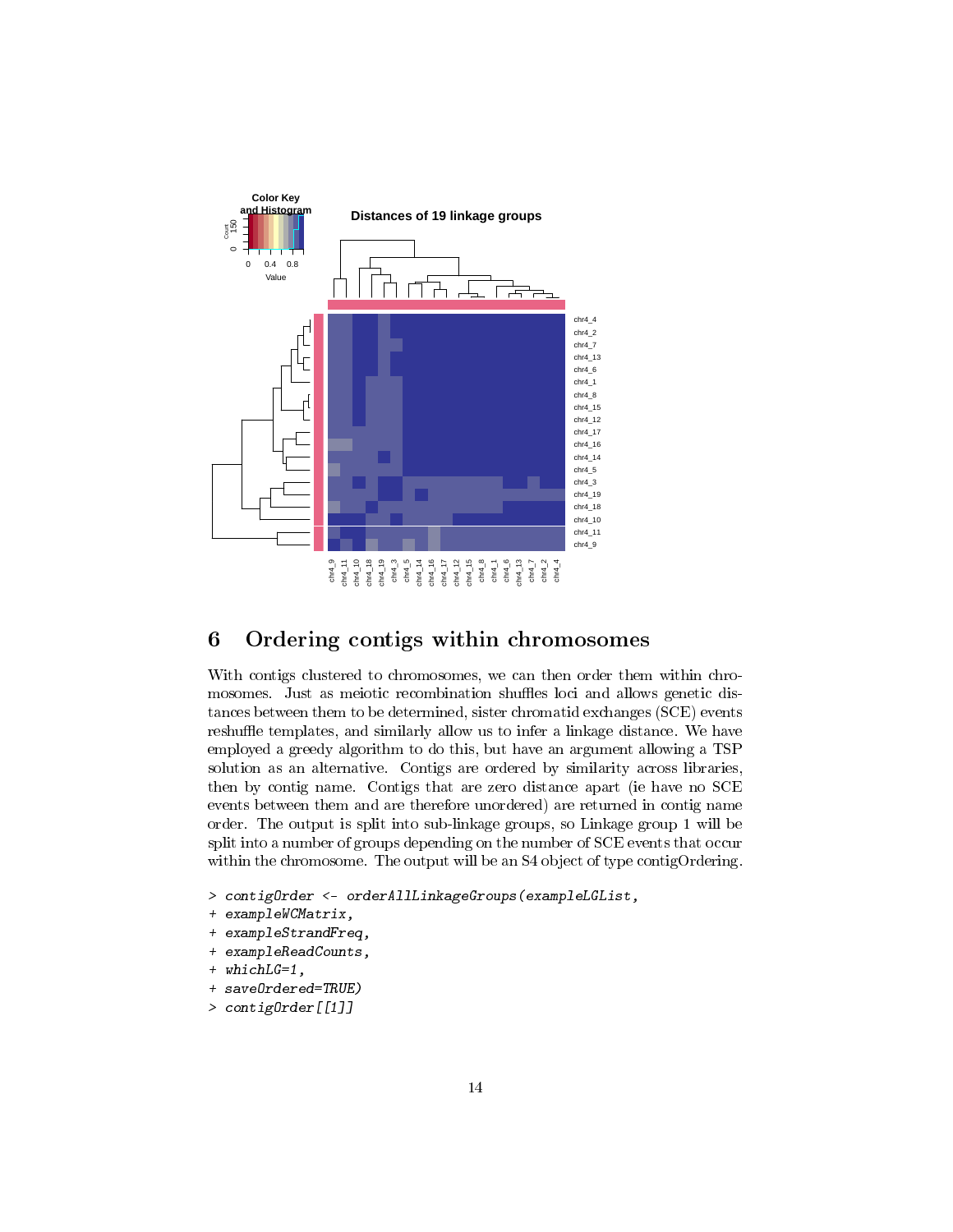

If the assembly is mostly complete and you wish to compare the actual location of the fragments in the assembly you're working with against the output of orderAllLinkageGroups, contiBAIT has the built in plotContigOrder function. This assumes that the contig name from the contigOrdering object is in a format of chr:start-end.

> plotContigOrder(contigOrder[[1]])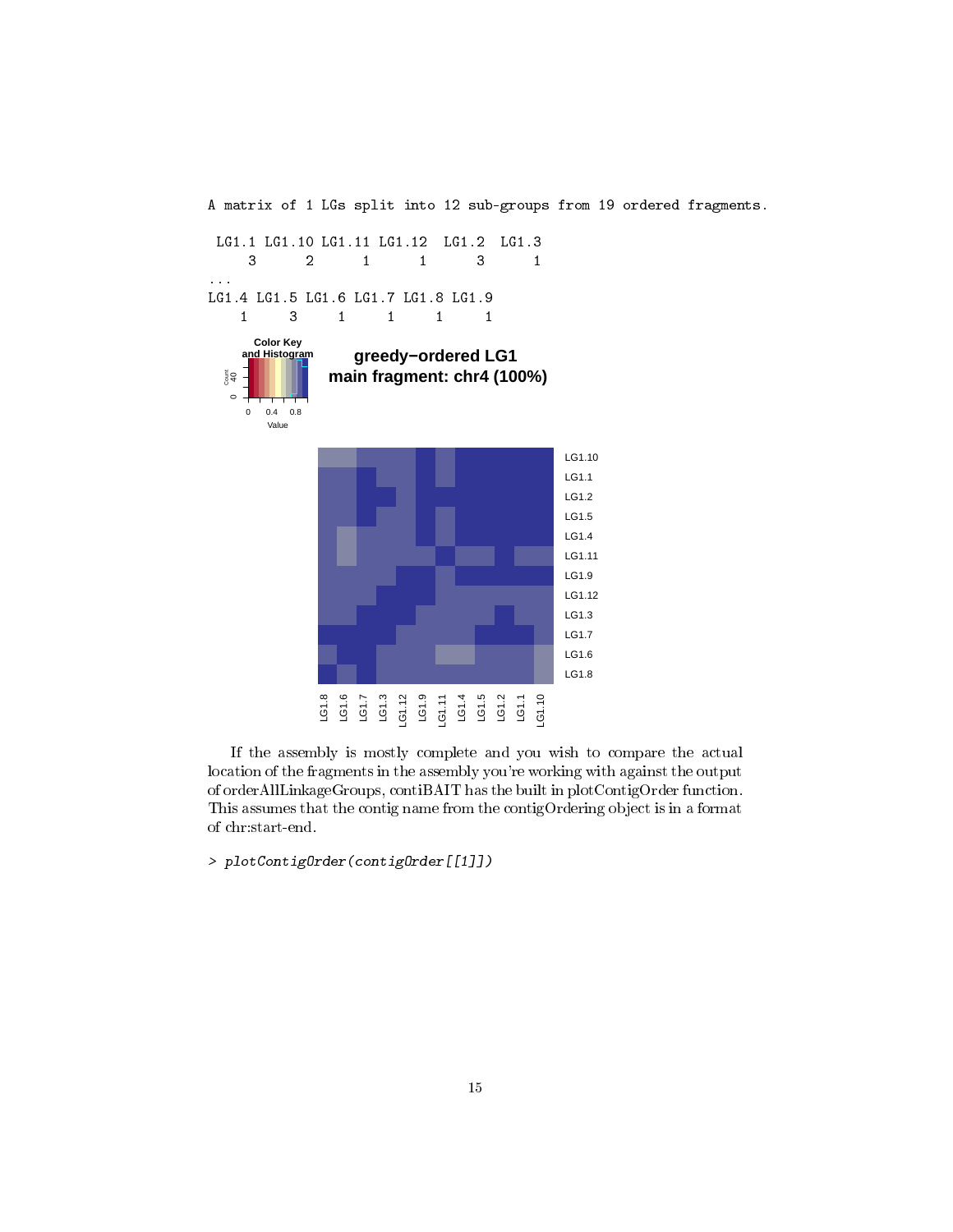

Alternatively, all contigs can be ordered simultaneously by omitting the whichLG argument. If saveOrdered is set to TRUE, plots will be generated for every linkage group. By ordering all of the linkage groups we can proceed to create BED files of these data for the new assemblies.

```
> contigOrderAll <- orderAllLinkageGroups(exampleLGList,
+ exampleWCMatrix,
+ exampleStrandFreq,
+ exampleReadCounts)
> contigOrderAll[[1]]
A matrix of 5 LGs split into 14 sub-groups from 76 ordered fragments.
LG1.1 LG1.10 LG1.11 LG1.12 LG1.2 LG1.3
    3 2 1 1 3 1
```

```
...
LG4.5 LG4.6 LG4.7 LG4.8 LG4.9 LG5.1
   1 1 3 1 2 1
```
# <span id="page-15-0"></span>7 Checking order using BAIT ideograms

It is possible to visually validate the ordering by creating ideogram plots of the data. The supplied test data comprises of reads from the first four chromosomes. Below is example code that will plot the second library from the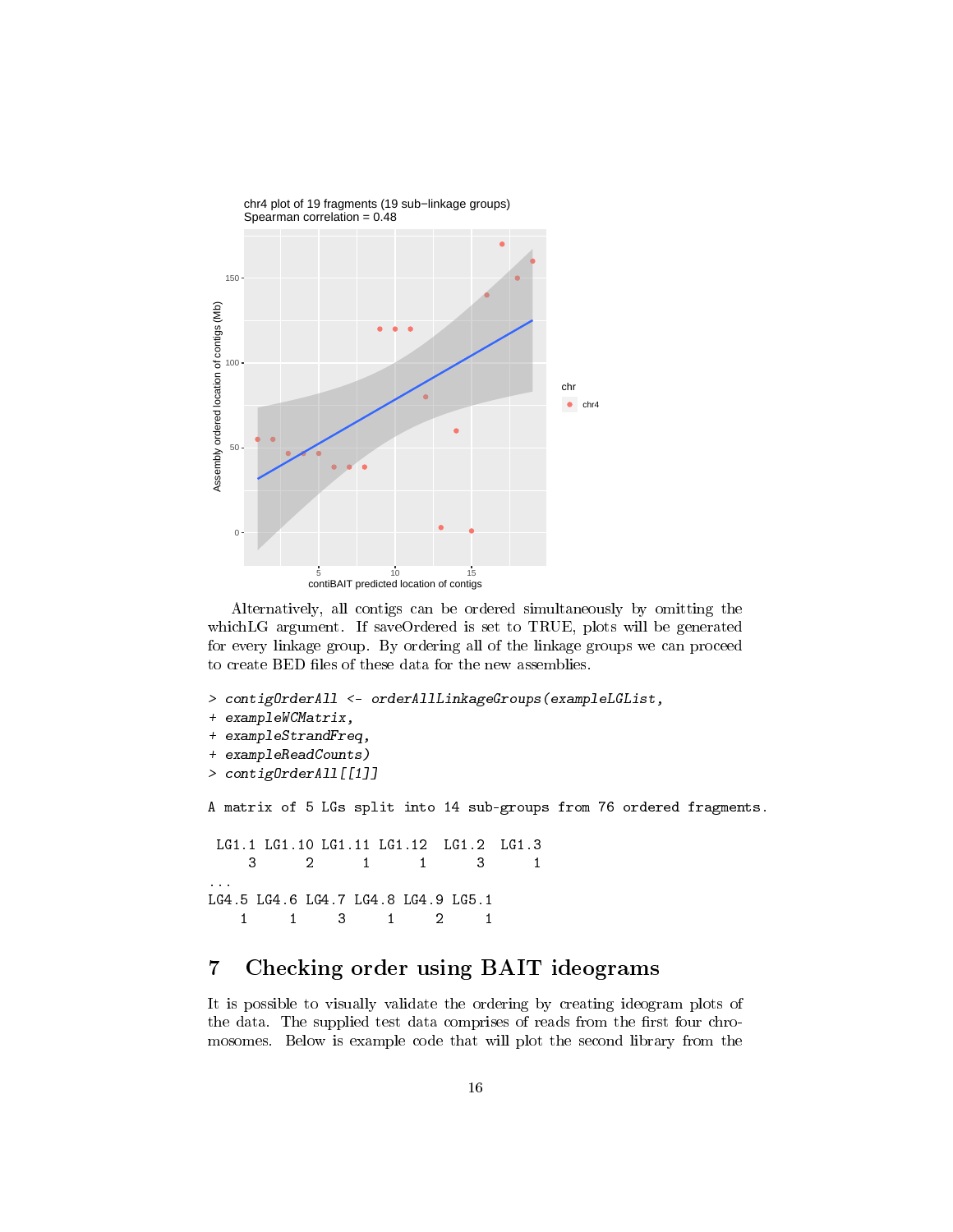output of strandSeqFreqTable. Note the third and forth elements of the strand-FrequencyList are only generated if BAITtables is set to TRUE when running strandSeqFreqTable. The plot below shows the location of the reads and highlights an SCE on chromosome 3. Note to only display the first library, we need to subset the strandReadMatrix and retain these as strandReadMatrix objects.

```
> # extract elements from strandSeqFreqTable list
> WatsonFreqList <- strandFrequencyList[[3]]
> CrickFreqList <- strandFrequencyList[[4]]
> # subset elements to only analyze one library
> singleWatsonLibrary <- StrandReadMatrix(WatsonFreqList[,2, drop=FALSE])
> singleCrickLibrary <- StrandReadMatrix(CrickFreqList[,2, drop=FALSE])
> # Run ideogram plotter
> ideogramPlot(singleWatsonLibrary,
+ singleCrickLibrary,
+ exampleDividedChr)
```




If chromosome builds are not complete (and so each contig has not been assigned a chromosome in the chrTable instance), these ideograms can be plotted using only the represented fragments in the order given to the function from the orderedContig object generated from orderAllLinkageGroups. Here we will use the orderedContig object representing all 4 linkage groups.

> ideogramPlot(singleWatsonLibrary,

+ singleCrickLibrary,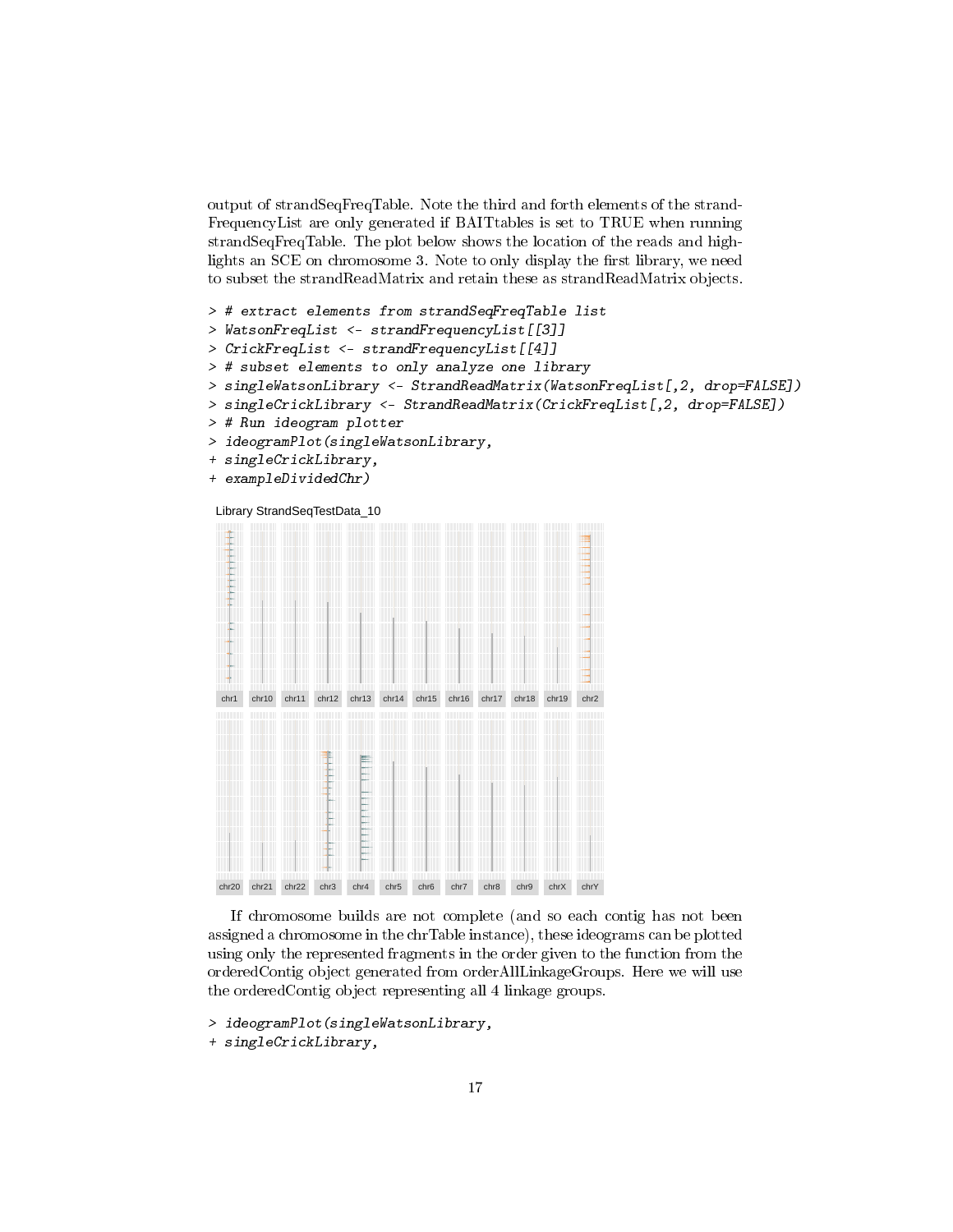- + exampleDividedChr,
- + orderFrame=contigOrderAll[[1]])



Library StrandSeqTestData\_10

Alternatively, all libraries can be compared side by side for a single chromosome. Because this will print to multiple pages, the showPage option can be used to limit the output to a user=specified page. Here we will use the orderedContig object representing just one linkage group.

- > ideogramPlot(WatsonFreqList,
- + CrickFreqList,
- + exampleDividedChr,
- + orderFrame=contigOrder[[1]],
- + plotBy='chr',
- + showPage=1)

[1] "LG1"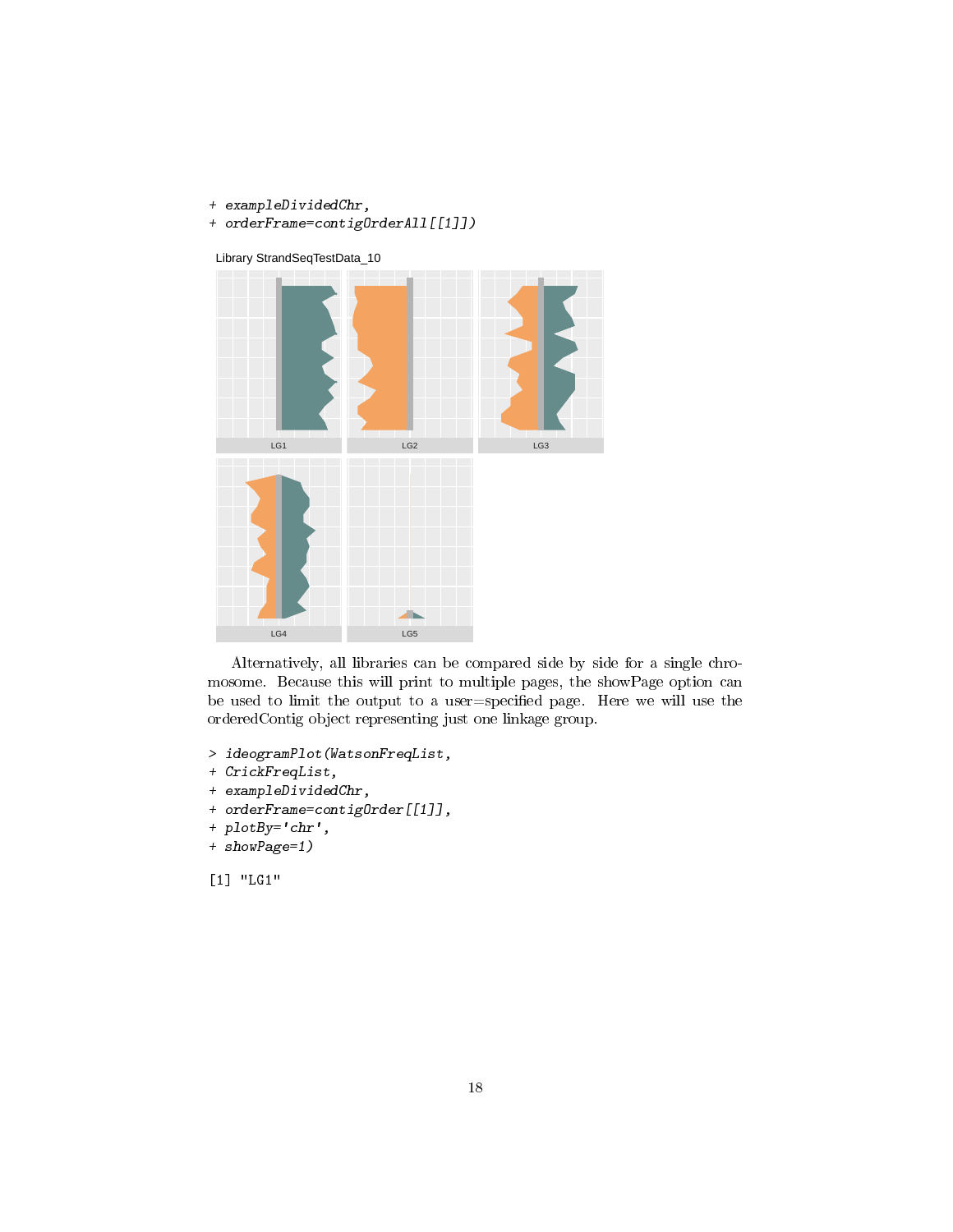

# <span id="page-18-0"></span>8 Writing out to a BED file

This file can be passed to bedtools along with the original (draft) reference genome to create a new FASTA file containing the assembled genome. the writeBed function requires a chrTable of class ChrTable with which to extract the contig names and locations, the orientation information derived from reorientLinkageGroups to populate the strand column, the library weight to populate the score column, and an object of type ContigOrdering to invoke the actual order of fragments. A fileName can be supplied, or the default is used. BED files will be written to the working directory

```
> writeBed(exampleDividedChr,
```
- + reorientedMatrix[[2]],
- + contigOrder[[1]])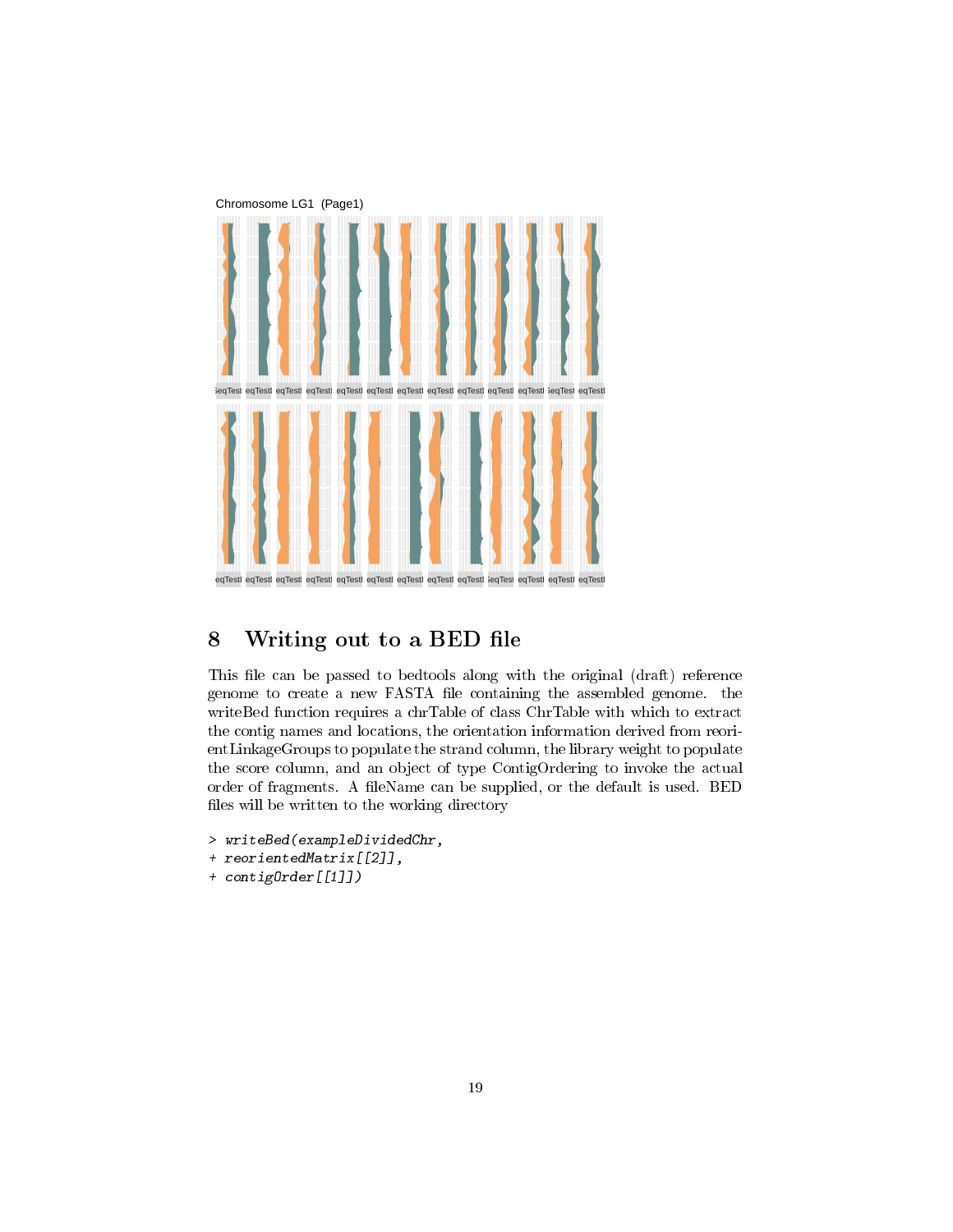## <span id="page-19-0"></span>9 Additional plotting functions

Using a chromosome table instance, comparisons can be made between the portion of contigs that are included in the analysis verses those that are excluded based on either poor coverage or non-Strand-seq patterning. The code below generates a box plot of contig sizes that are included in the analysis. Note, since sample data are uniform 1 Mb framgents, the box plot does not deviate from the median. The example bam files contain reads from 76 separate 1 Mb fragments from chromsomes 1, 2, 3, and 4. Since the assembly is  $>3$  Gb in size, only a few percent of the assembly will be included in our analysis.

> makeBoxPlot(exampleDividedChr, exampleLGList)



**Length of contigs included in assembly vs excluded**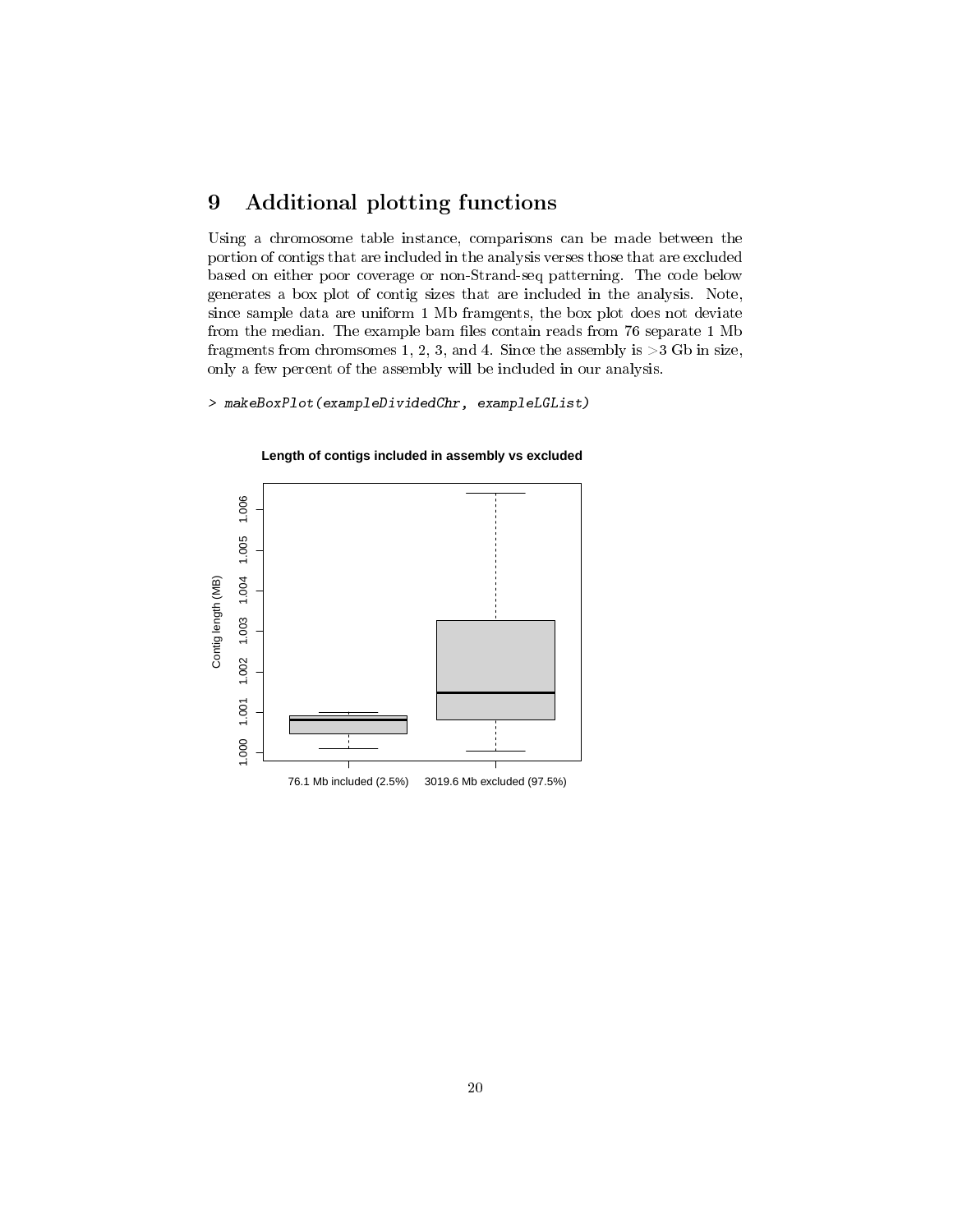Furthermore we can determine the proportion of assembly fragments in each linkage group in a barplot. If data are in the format chr:start-end, then each unique chromosome name will have a unique color. If data are not in this format, then each fragment will have a unique color. Here, all fragments from chr1 will be colored differently to fragments from chr2, etc.

#### > barplotLinkageGroupCalls(exampleLGList, exampleDividedChr)



Barplot of 4 contigs clustered into 5 linkage groups

Note that if clustering did not occur correctly, some bars would be a mixture of colors. While the above displays the proportion of fragments from one chromosome that has clustered into each linkage group, but omitting the  $by='chr'$ parameter, the plot changes to the proportion of linkage groups within each chromosome.